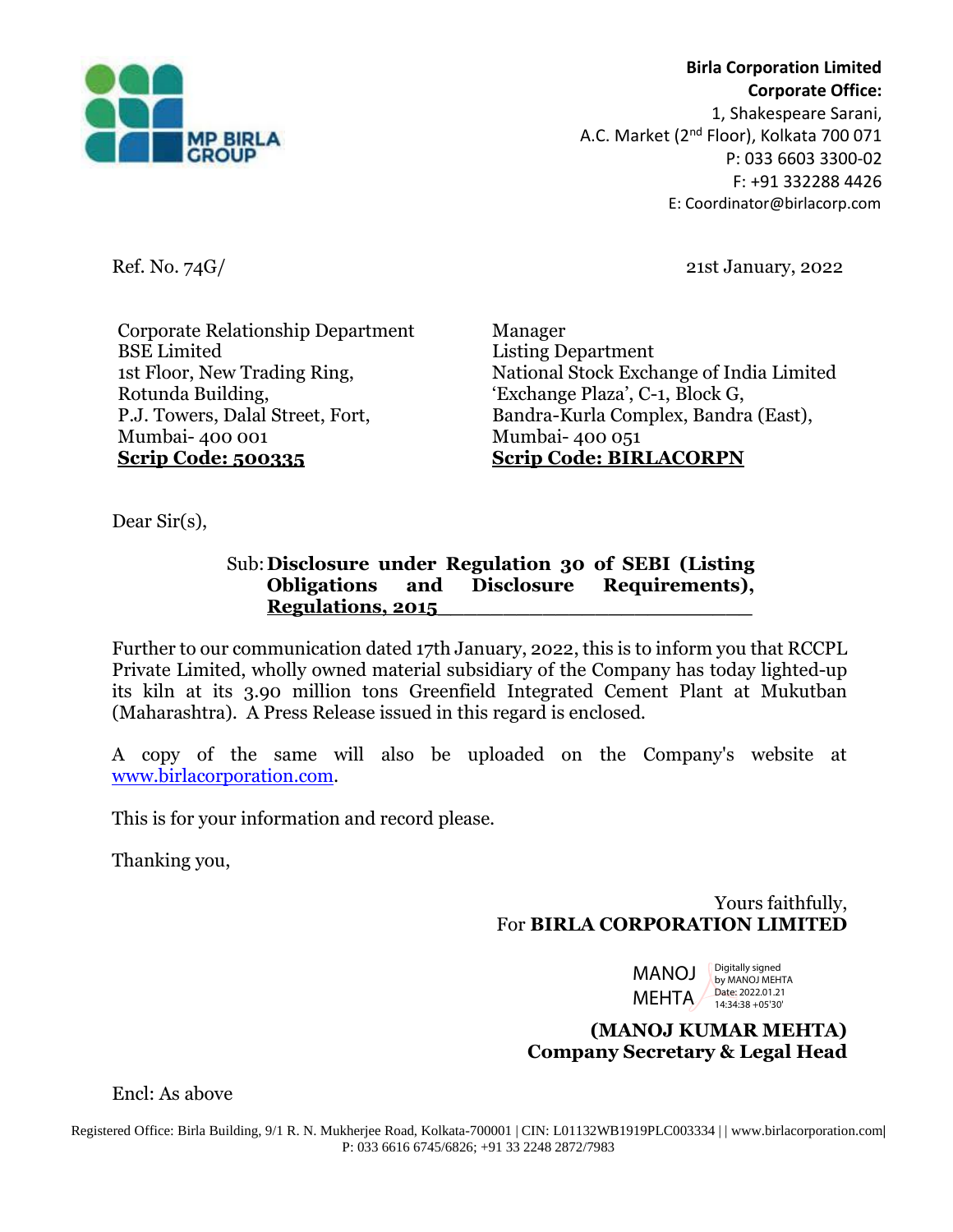

**Birla Corporation Limited Registered Office:** Birla Building, 9/1 R. N. Mukherjee Road, Kolkata 700 001 CIN: L01132WB1919PLC003334 **Corporate Office:** 1. Shakespeare Sarani. A.C. Market (2<sup>nd</sup> Floor), Kolkata 700 071 P: 6603 3300/01/02 F: 2288 4426 E: coordinator@birlacorp.com www.birlacorporation.com

**Press Release** 21 January 2022

## **Integrated cement plant of RCCPL, wholly owned subsidiary of Birla Corporation Limited, inaugurated at Mukutban, taking Group capacity to 20 million tons**

**Mukutban** (Maharashtra), 21 Jan.: The Mukutban integrated cement plant is an important milestone in the annals of Birla Corporation Limited (MP Birla Group), said Shri Harsh V Lodha, Chairman, MP Birla Group, after the lighting up of the kiln at the plant today. Set up at an investment of Rs 2,744 crores it is the largest greenfield investment by the Company in the history of the Group, taking its cement business to 20 million tons annually.

The Mukutban plant of RCCPL Private Limited (RCCPL), wholly owned subsidiary of Birla Corporation Limited, is going to be one of the most advanced cement factories in India, in terms of technology and efficiency parameters.

In the light of the pandemic's impact on world economy and the cement industry in India, the inauguration of the Mukutban plant is commendable, Shri Lodha felt. "It is no mean feat to complete such a large project under such challenging circumstances with major disruptions on account of Covid which led to several logistical challenges, stoppage of work and a flight of labour from the project site on several occasions. Moreover, to achieve 10-million man hours of construction with zero accidents and completion of the entire project without a single major accident or fatality, I am told, is a unique achievement in the cement industry. The Mukutban plant will not only have a major impact on the cement business of the MP Birla Group but will make a meaningful contribution to the improvements of the lives and livelihoods of the people associated with it as well as the communities in the neighbourhood, in keeping with the Group's credo of Heart and Strength".

This will be the fourth integrated cement unit of the Group and the biggest single line/kiln cement plant in Maharashtra, by capacity. It will be powered by 2 x 20 MW Thermal Captive Power Plant, which is based on Air-Cooled Condenser (ACC) technology to minimize water consumption by 90%. The plant has been built exclusively by MP Birla Cement Perfect Plus brand which shows the faith the management has on the strength of its products and the brand. It would be one of the few cement plants built entirely by Portland Pozzolana Cement which has  $30\% -35\%$  component of fly ash which is, otherwise, a waste product of thermal power plants.

Further investment will be made by the Company to generate renewable energy from multiple sources. Currently, renewable energy accounts for about 22% of Birla Corporation's total power consumption. In the 103rd year of operation, driven by the motto of "Heart & Strength", the Mukutban plant is founded on the twin planks of superlative technology & sustainability. Blended cement makes up more than 90% of the Company's total cement production, the highest in India. The consumption of slag and fly ash will be scaled up also in the Mukutban plant, benefitting the industrial units at Chandrapur. The rapid pace of infrastructure development in Maharashtra would provide a suitable and conducive environment for Birla Corporation to enter this lucrative and important market and increasing its footprint in Western India.

> MANOJ MEHTA / Digitally signed by MANOJ MEHTA Date: 2022.01.21 14:35:03 +05'30'